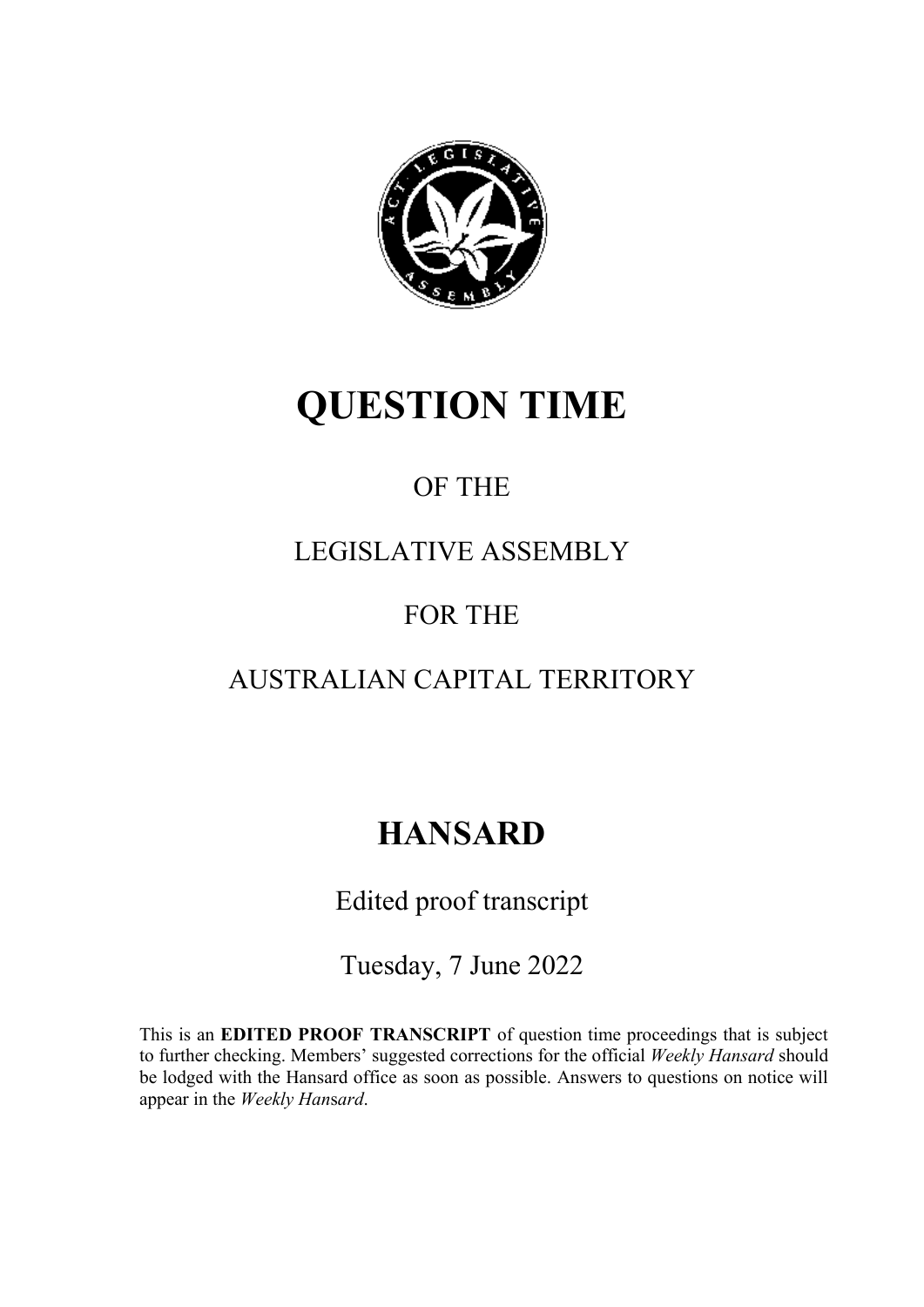### **Tuesday, 7 June 2022**

| Questions without notice:                                                  |  |
|----------------------------------------------------------------------------|--|
|                                                                            |  |
|                                                                            |  |
|                                                                            |  |
|                                                                            |  |
|                                                                            |  |
|                                                                            |  |
|                                                                            |  |
|                                                                            |  |
|                                                                            |  |
|                                                                            |  |
|                                                                            |  |
|                                                                            |  |
| Government services—culturally and linguistically diverse communities.  12 |  |
|                                                                            |  |
|                                                                            |  |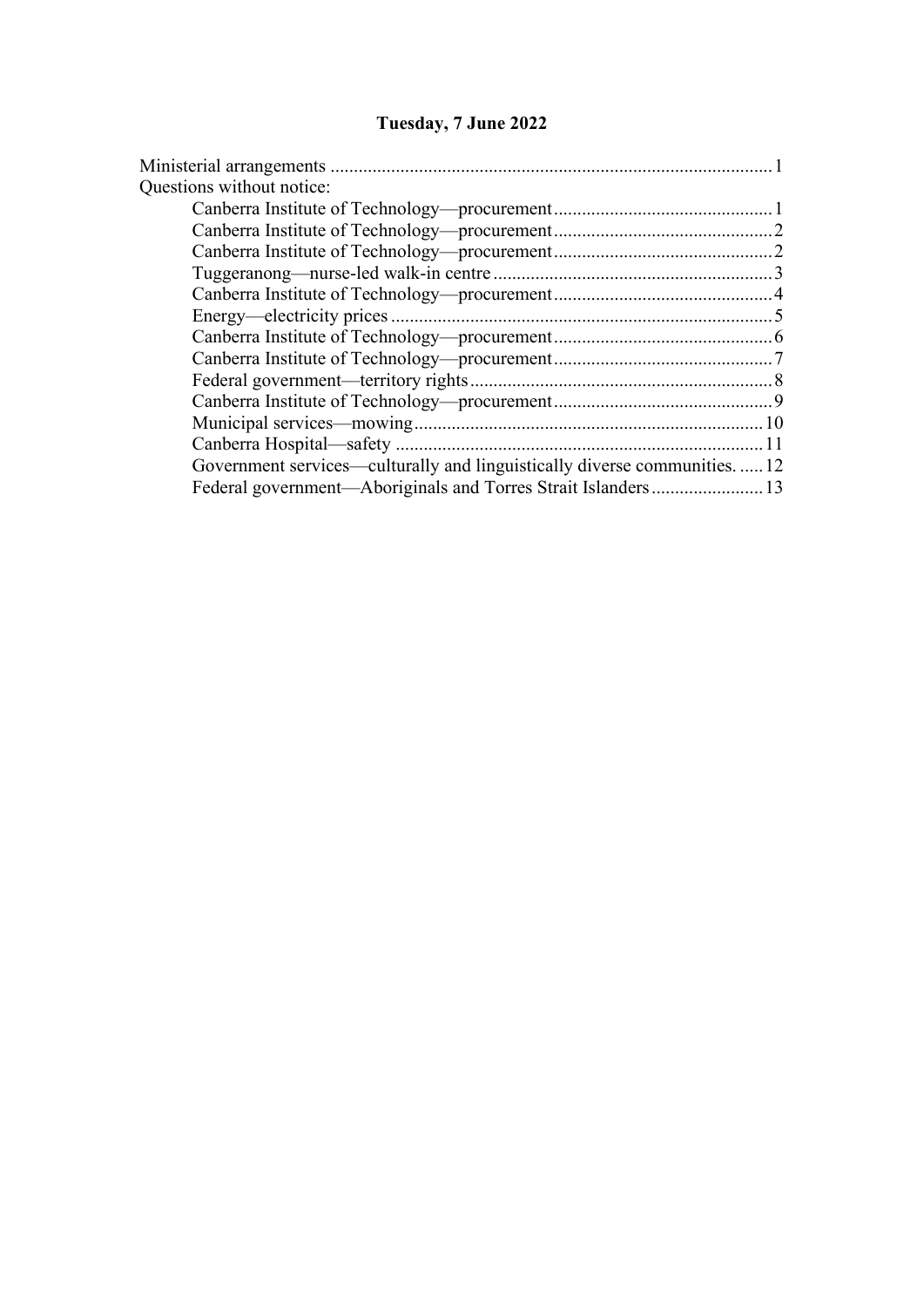### <span id="page-2-0"></span>**Ministerial arrangements**

**MR BARR** (Kurrajong—Chief Minister, Treasurer, Minister for Climate Action, Minister for Economic Development and Minister for Tourism) (2.00): Minister Vassarotti is again not present in question time due to quarantine. Mr Gentleman will assist with questions in the building and environment space and the Deputy Chief Minister will assist with housing and homelessness.

#### <span id="page-2-2"></span><span id="page-2-1"></span>**Questions without notice Canberra Institute of Technology—procurement**

**MS LEE**: Madam Speaker, my question is to the Minister for Skills. Minister, today it was reported that there have been seven questionable contracts at CIT and that one individual has received a total of at least \$8.87 million since 2017, mainly to provide mentoring services to the CEO. Minister, \$7.21 million worth of these contracts have been signed since you have held the portfolio. The latest is valued at just under \$5 million, or almost \$10,000 per day for two years. Minister, on what date were you first made aware of this series of questionable procurements?

**MR STEEL**: I became aware of the latest contract that was signed and put up on the contracts register yesterday. I have also been aware of some other contracts that have been signed between the individual and a series of affiliated companies since as early as last year, when I also raised some concerns with and asked some questions of the CIT board.

It is important to note that CIT operates under a governing board and executive external to government, in line with the Canberra Institute of Technology Act 1987. So the release and negotiation of external contracts are matters for the CIT board and executive. As I said, the government was only informed of this latest contract yesterday.

**MS LEE**: Minister, what advice did you receive when you asked those questions of the CIT board, and will you table that advice?

**MR STEEL**: Some detailed information was provided to me in relation to the earlier set of contracts. We expect that the CIT uses public funding efficiently and effectively. I have also written to the chair of the CIT board to ask for a detailed explanation of the latest contract and require that information to be provided to government within five working days. Those questions will be around the quantum of the funding and its efficient use and what the deliverables will be for this large contract that has been provided.

CIT have advised me already and provided some high-level information that the services include organisational change management and support, and delivering strategic initiatives, including those associated with transformation under the Strategic Compass 2025. They have advised me that the contract was entered into following an open tender process in which three providers participated. But I will be seeking further explanations and detailed information about this contract. I expect that it will be provided to me within those five days.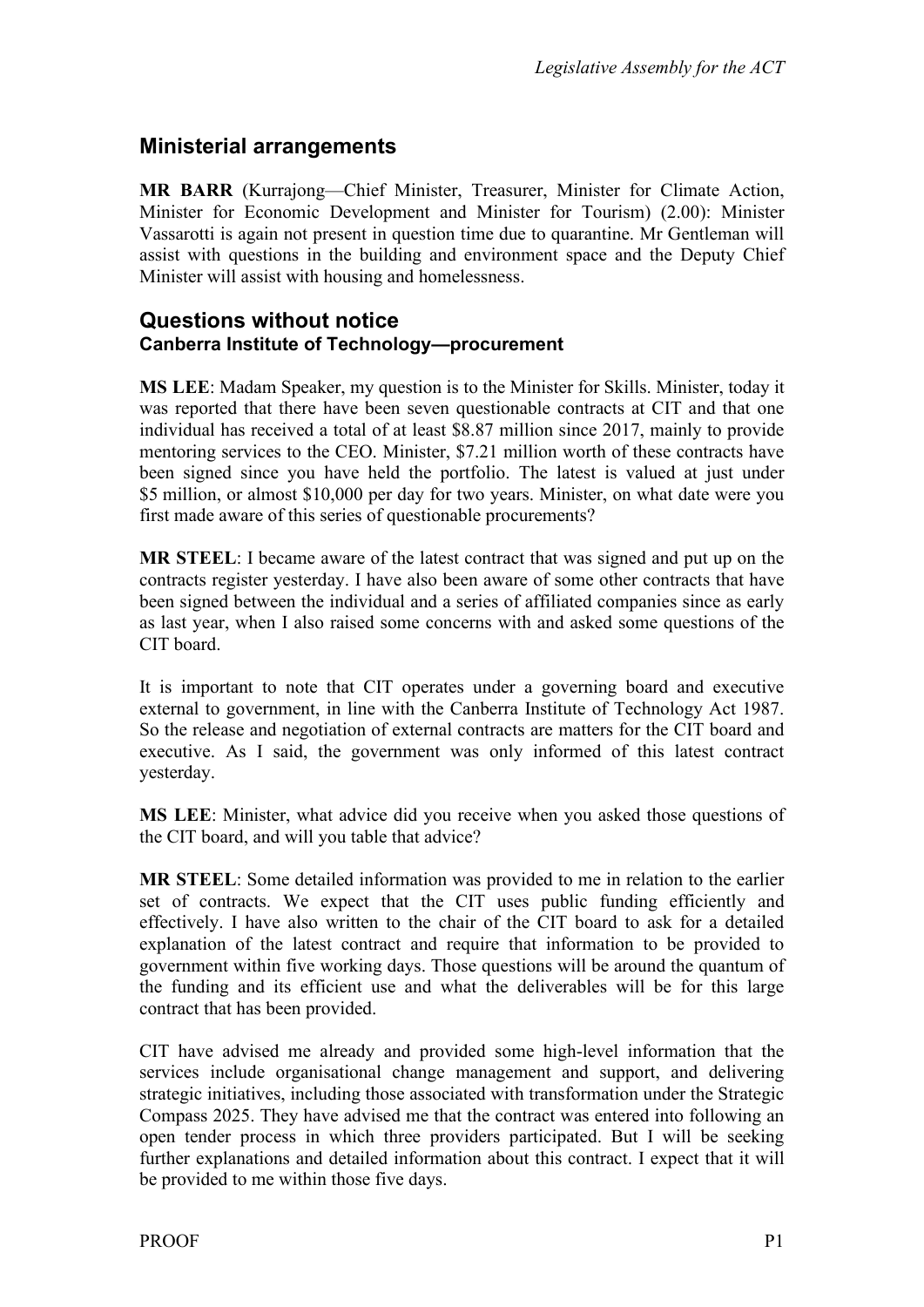**MR MILLIGAN**: Minister, do you think it is appropriate for a government organisation to pay \$10,000 per day for mentoring for the CEO?

**MR STEEL**: I refer the member to the answer to the previous question, where I have outlined that I am seeking answers to those questions from the board.

#### <span id="page-3-0"></span>**Canberra Institute of Technology—procurement**

**MS LEE**: My question is to the Minister for Skills. Minister, earlier this year, the Canberra Liberals called for an audit of all government procurements over the past five years. These CIT contracts are exactly the kind of anomalies that would have been uncovered by such an audit, but you rejected our call. As the minister responsible for both Procurement ACT and the CIT, what responsibility do you take for this series of questionable CIT contracts?

**MR STEEL**: I refer the member to the governing structure under the Canberra Institute of Technology Act 1987, which shows that the CEO is clearly directly accountable to the board. I will be asking the board for detailed information about the nature of this contract, what it is hoping to achieve and what the deliverables are under the contract. But the matter that the member referred to in Procurement ACT is quite a separate one, and I am not sure that the same issue applies here. I will certainly be asking those questions and getting detailed advice from the board about the nature of this particular contract.

**MS LEE**: Minister, if you, as the minister responsible, are not responsible for the questionable expenditure of taxpayer funds then who is?

**MR STEEL**: I thank the member for her question. I refer her again to the act.

**MR MILLIGAN**: Minister, what assurances can you provide to Canberrans that this is not happening in other government agencies?

**MR STEEL**: I refer the member to my answer to an earlier question, when I said that we will be seeking an explanation from the CIT board about this contract. Until we have considered that information, it would be too early to say.

#### <span id="page-3-1"></span>**Canberra Institute of Technology—procurement**

**MR MILLIGAN**: Madam Speaker, my question is to the Minister for Skills. Minister, late last year an Auditor-General's report highlighted systemic issues with the ACT government's procurement culture. In your response to that report, you assured Canberrans that your government's procurement processes had been fixed; yet, the most recent contract CIT signed with one individual is for \$4,999,990. That is \$10 under the Government Procurement Board's \$5 million review threshold. Minster, do you think this is suspicious?

**MR STEEL**: I thank the member for his question. I note that the questions that I will be asking of the board are through the letter that has been sent through to the CIT board. I will be asking questions about the nature of this contract, and we will find out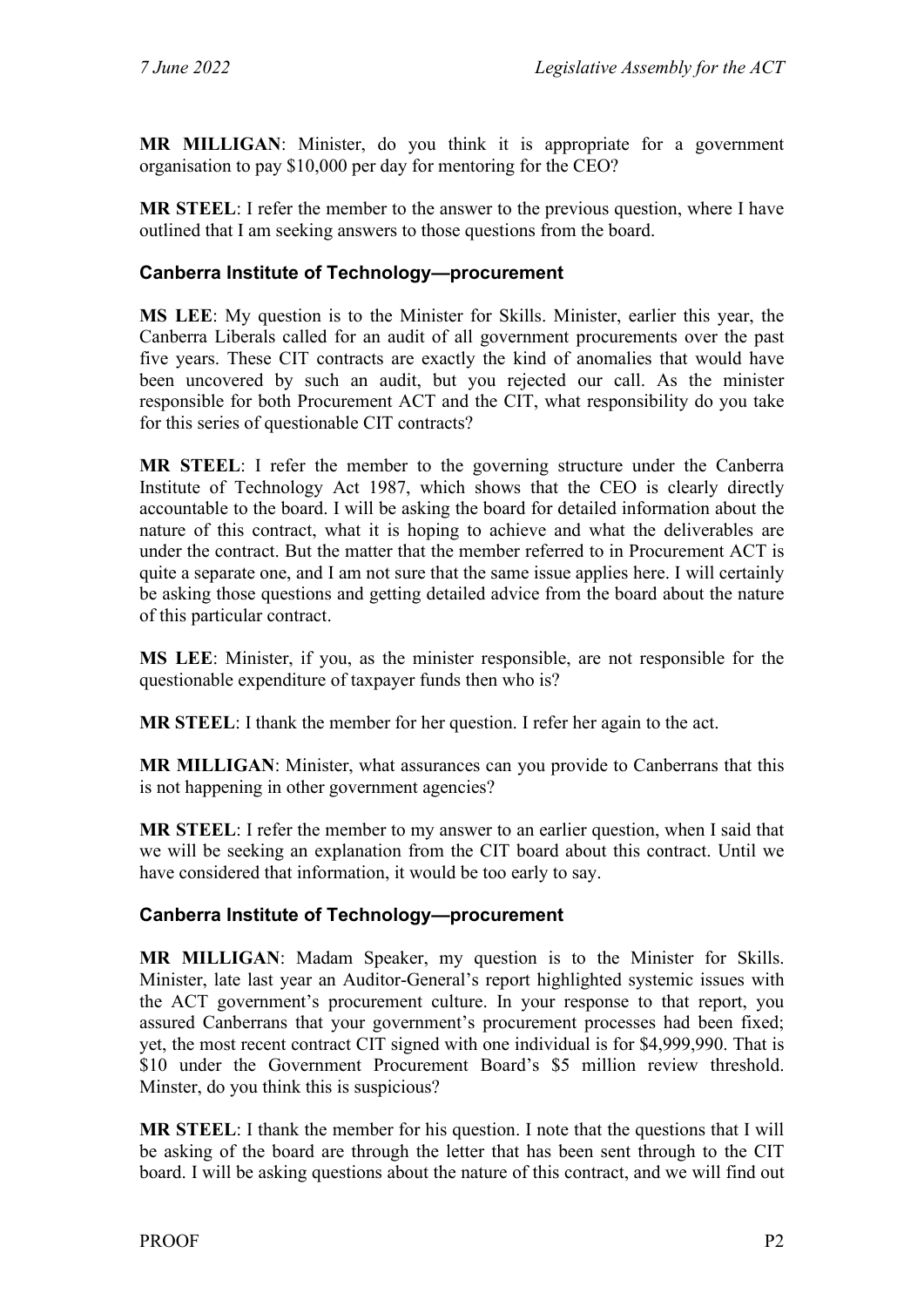CIT has to say about what is being delivered under this contract.

**MR MILLIGAN**: Minister, are you aware that the first payment made to the consultant as soon as this contract was signed was for nearly \$1.7 million?

**MR STEEL**: No, but I will be asking the CIT board a number of questions and I am looking forward to hearing their response to the letter that has been sent through to them in relation to this latest contract.

**MS LEE**: Minister, what are the services that have been delivered for that up-front payment of nearly \$1.7 million, and will you table your letter asking the series of questions to the CIT board, by the close of business today?

**MR STEEL**: I am happy to table that letter. The letter asks a number of questions of the CIT board, and I can provide that for the Assembly's benefit.

**Ms Lee**: I have a point of order. The minister has not answered the first part of my question about the services delivered for the payment on the signing of the contract for \$1.7 million.

**MADAM SPEAKER**: There is no point of order.

#### <span id="page-4-0"></span>**Tuggeranong—nurse-led walk-in centre**

**MR DAVIS**: My question is to the Minister for Health. Minister, last week, on Friday, at my electorate office I had some really positive feedback from constituents who have recently received care at the Tuggeranong walk-in centre. They raised concerns with me about the fact that the centre has been closed at short notice in recent weeks. Are you able to outline why that is and what measures are being put in place to protect the service into the future?

**MS STEPHEN-SMITH**: I thank Mr Davis for the question. Indeed, Tuggeranong residents have benefited from the existence of the Tuggeranong walk-in centre, the kind of service that the Canberra Liberals used to vehemently oppose but have now finally and belatedly come on board with. There were 3½ thousand presentations in quarter one of 2021-22, and people only had to wait 23 minutes in the median for that presentation at the Tuggeranong walk-in centre. Unfortunately, there have been a few instances where the Tuggeranong walk-in centre has been closed for either a few hours or a couple of days over the past couple of months due to very high demand across our health services and staffing constraints.

The decision to close the service is based on system pressures, which we have talked about a lot in this place, and includes walk-in centre staff shortages related to team members quarantining at home with COVID-19 or as household contacts, in addition to the usual winter illnesses that result in unplanned leave across walk-in centre services. An exception to that reason for closure was last weekend when staff were redeployed to the Canberra Hospital emergency department to assist with extensive unplanned leave and keep the emergency department operational.

Tuggeranong walk-in centre has, of course, remained open whenever there is a walk-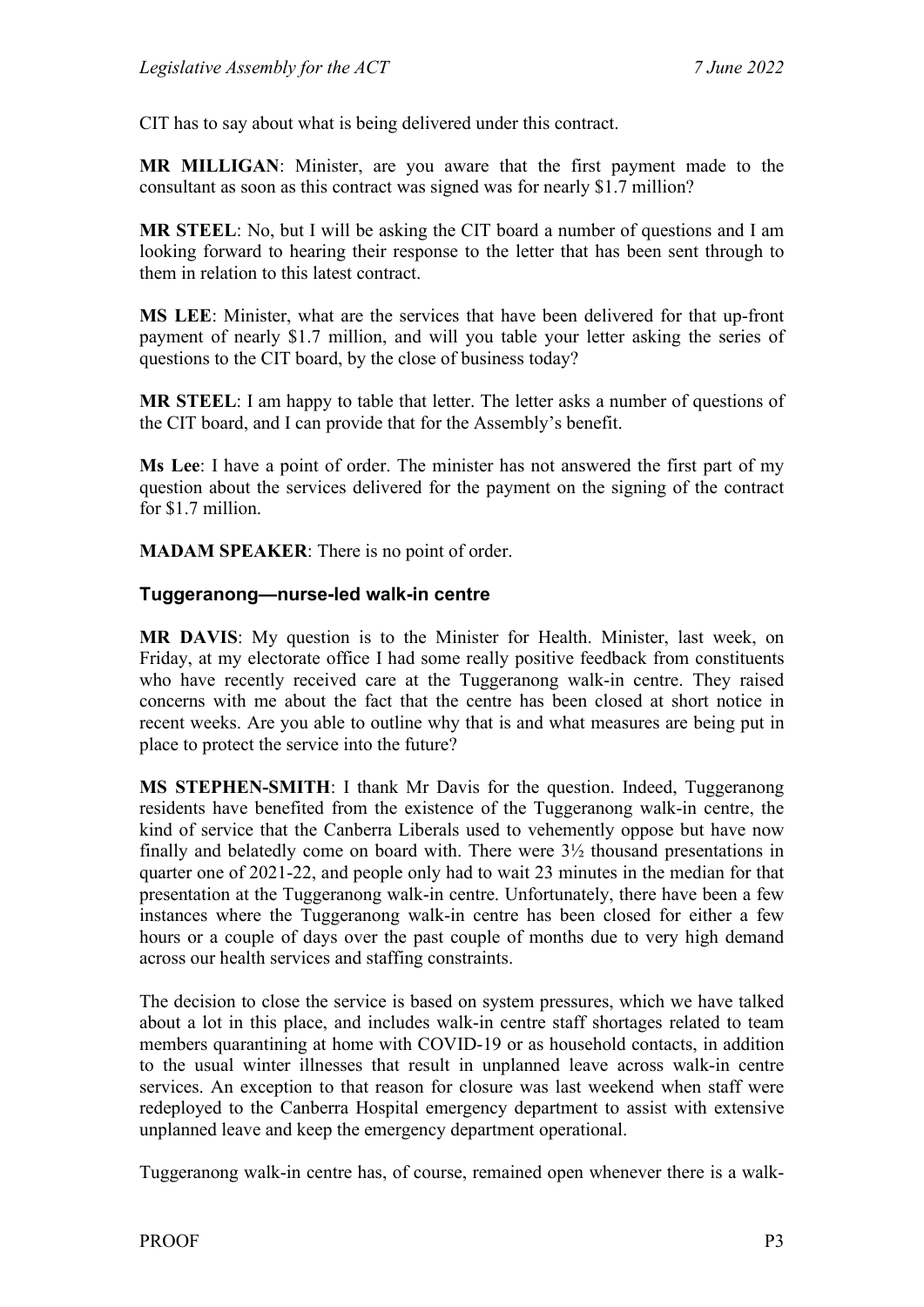in centre workforce to provide a safe service to the community. There is also a safety factor for walk-in centres in ensuring there are a sufficient number of staff to maintain a safe environment for both staff and patients.

**MR DAVIS**: Minister, can you confirm that it is the government's intention to retain the Tuggeranong walk-in centre's current service model?

**MS STEPHEN-SMITH**: I thank Mr Davis. Absolutely. Walk-in centres provide a very important model of care. We are, of course, also committed to establishing a walk-in health centre in south Tuggeranong, which will complement the services provided by the walk-in centre in Tuggeranong and, indeed, the walk-in centre that is available at Weston Creek. On the occasions when Tuggeranong is closed, people are directed to Weston Creek as the next closest walk-in centre. Weston Creek is the largest walk-in centre in terms of the number of treatment rooms that are available.

This is a very important model of care, supporting Canberrans who have minor injury and illness to get quick care, free of charge, at the point of service and taking pressure off our emergency departments. We remain committed to this model.

**MS CLAY**: Minister, can you tell me the closure rate for the Belconnen walk-in centre and how it compares with the Tuggeranong centre?

**MS STEPHEN-SMITH**: I do not recall Belconnen walk-in centre having been closed recently as a result of these same pressures. Belconnen walk-in centre is our busiest walk-in centre. It is an extraordinarily well-regarded service, as they all are, and is very busy. One of our decisions around redistributing staff is to make sure that those busy and more central walk-in centres are able to continue to support our community when we have to adjust our staffing levels. Belconnen, obviously, is a key part of that system.

#### <span id="page-5-0"></span>**Canberra Institute of Technology—procurement**

**MR MILLIGAN**: Madam Speaker, my question is to the Minister for Skills. Minister, freedom of information documents show that CIT ignored Government Procurement Board advice about improving the tender specifications and processes for CIT's \$8.87 million worth of contracts with one individual. The contracts also look like they were designed so that he would come out as the preferred tenderer. Minister, will you be looking into this series of CIT procurements to see whether the processes were biased?

**MR STEEL**: I thank the member for his question. I have asked the CIT board to provide me with further detailed information about the nature of this contract. I will be having discussions, following that, about anything that arises, based on the information that is provided to me. If the information is concerning then of course I will escalate that.

**MR MILLIGAN**: Minister, can you assure Canberrans that ACT government agencies do not routinely ignore Government Procurement Board advice and arrange tender processes so that they can hire the contractors that they want?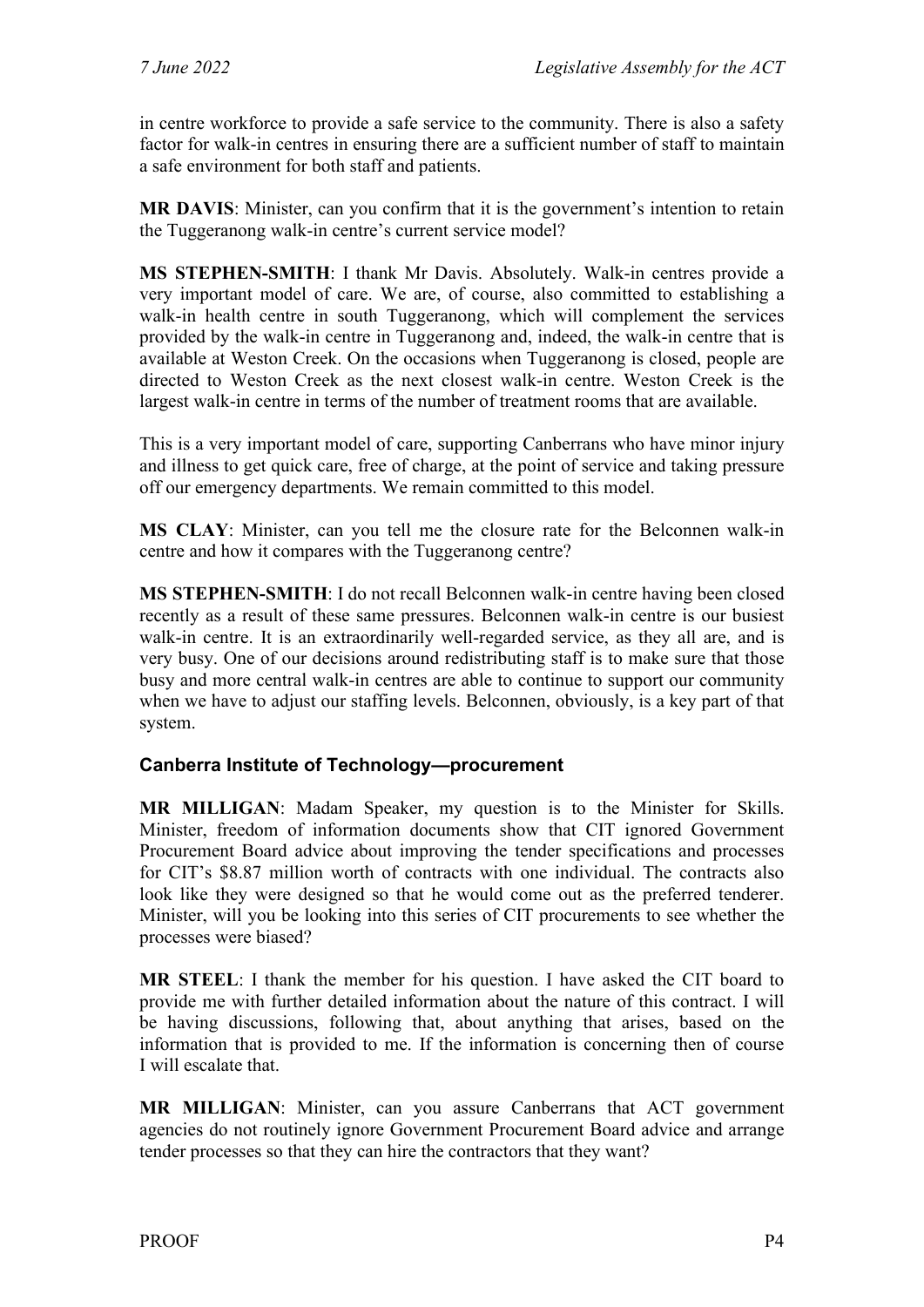**MR STEEL**: I thank the member for his question. That information about the Government Procurement Board advice is not something that ministers get involved with in terms of procurement. It is an arm's-length process. I am not involved directly in this procurement or indeed in other procurements, as is appropriate under probity guidelines. We are just not involved in that process. But I will be asking questions of the CIT board in relation to this particular contract which has been published on the contracts register.

**MS LEE**: Minister, what responsibility do you take, in addition to ensuring that processes are followed, for the culture that is permeating, to ensure that the procurement processes do not continue to be a problem?

**MR STEEL**: We have a procurement reform project underway. That follows a review of Procurement ACT that was undertaken last year. The recommendations of that review will be implemented, together with any findings from recent Auditor-General's reports, to improve the transparency, the probity, of our procurement processes, going forward. I look forward to updating the Assembly as that work continues.

#### <span id="page-6-0"></span>**Energy—electricity prices**

**DR PATERSON**: My question is to the Chief Minister and Treasurer. Chief Minister, can you please update the Assembly on electricity prices in the ACT?

**MR BARR**: I thank Dr Paterson for the question. We are in the fortuitous position of being the only state or territory in the national electricity market where regulated electricity tariffs will decline in the coming fiscal year. ACT electricity prices will decrease in nominal terms by 1.25 per cent, and the real decrease will be closer to five per cent—4.93 per cent—when accounting for current levels of inflation. This means that an average household will save around \$23, and an average business around \$88. This comes at a time when other jurisdictions in the national electricity market will be seeing increases in the double digits, which will mean hundreds, and potentially thousands, of dollars in increased costs for households and businesses respectively.

Across the border in New South Wales, the average household electricity costs are expected to be \$800 a year higher than in the ACT. This positive outcome for Canberra households and businesses is the reflection of the long-term policy decisions that the ACT government has been pursuing since 2012—policies that were bitterly opposed by those opposite at that time.

**DR PATERSON:** Chief Minister, why isn't the ACT seeing the significant price increases announced in other states and territories?

**MR BARR**: Our transition to 100 per cent renewable electricity has largely driven the decrease in electricity prices here, in contrast to the other states and territories. ACT scheme costs have decreased because of a fall in the large-scale feed-in tariff costs, which account for 86.26 per cent of the ACT government scheme costs for the coming fiscal year.

The ICRC has credited the ACT's long-term renewable energy contracts as "more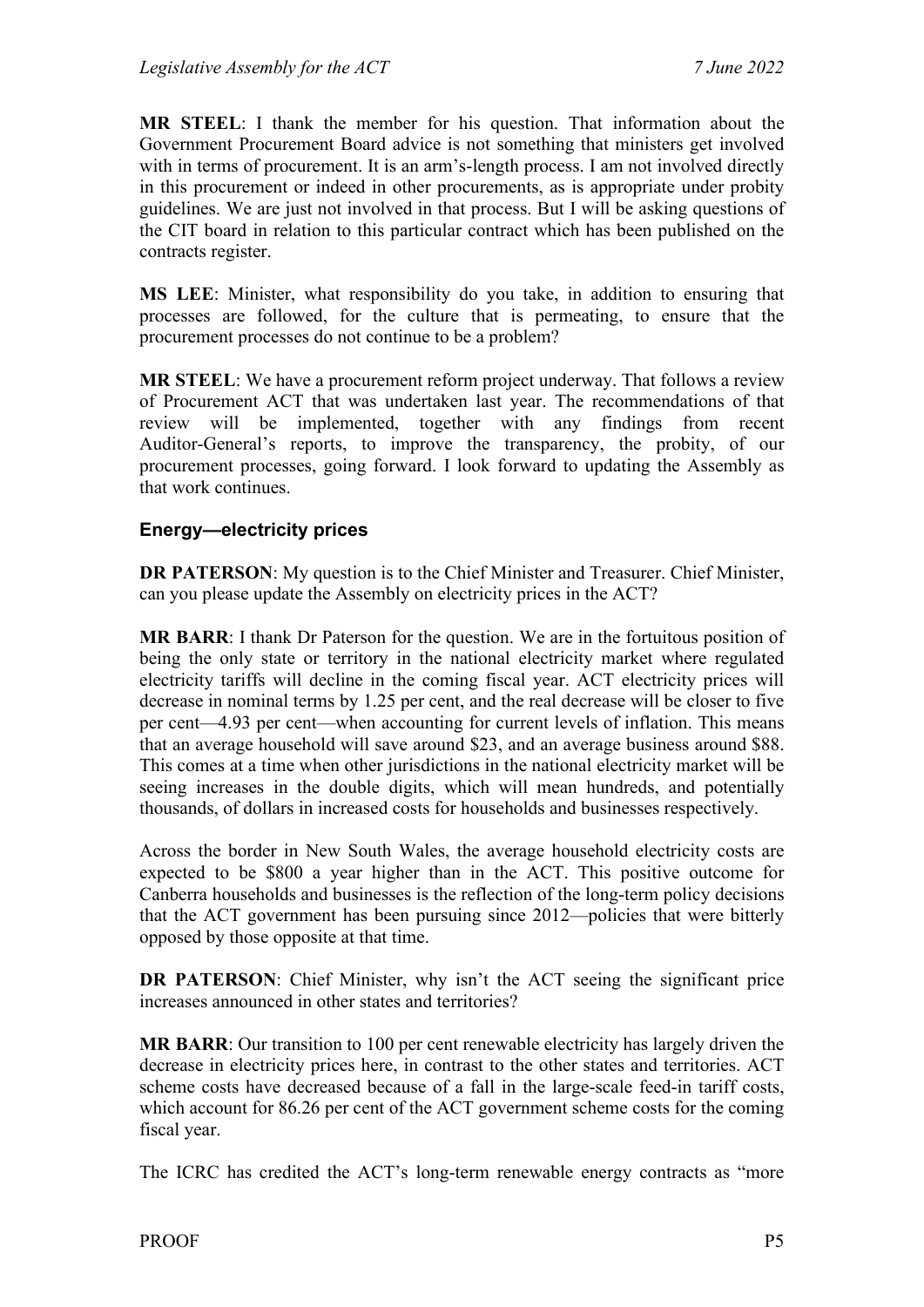than offsetting the increase in wholesale electricity costs". As we have been progressively entering into long-term renewable supply contracts over the past decade, the ACT has effectively hedged against future price increases. This shields ACT businesses and households against upward pressures that have caused the significant spike in electricity prices elsewhere in the NEM.

The ACT government's actions in this area have achieved a dual objective—100 per cent renewable electricity, achieved five years ahead of the target I set in 2015, in 2020, as we work towards our target of zero net emissions by 2045, whilst at the same time ensuring price stability for ACT residents and businesses, and shielding us against the sort of impacts that we are seeing in other states and territories.

**MR PETTERSSON**: Chief Minister, what is the ACT government doing to assist those Canberrans who still struggle with the cost of their power bills?

**MR BARR**: I thank Mr Pettersson for the question. We do acknowledge that, even though prices are falling in nominal and real terms, there will be tens of thousands of Canberra households who will still need additional support. We have support through a utilities hardship fund, which supports vulnerable consumers to access essentially instant \$100 vouchers through their eligible energy retailer. We provide a utilities concession of \$750 annually to 31,000 eligible low income households towards their energy bills. We provided a one-off \$250 increase, on top of that \$750, in the current financial year, bringing the total concession to \$1,000 in fiscal year 2021-22.

We have our Vulnerable Household Energy Support Scheme, which has committed \$50 million over the next five years to support low income households to become more energy efficient. We have the Home Energy Support Program, which was launched in March, and which has committed \$3.1 million over four years for solar rebates. Eligible households can receive a rebate of up to \$2½ thousand and access to optional interest-free loans through our Sustainable Household Scheme. Through that scheme we are supporting households to make renewable energy upgrades, and offering zero interest loans for a range of products. As of 3 June, almost 3,700 installations had been completed. Loan applications, including the installations, have reached 5,600, worth a total value of nearly \$61 million.

In addition to these programs, we have the low income home energy efficiency program. We introduced electricity pricing reforms to assist Canberrans to lower their energy bills, with electricity retailers now required to compare their prices against the ACT reference price. *(Time expired.)*

#### <span id="page-7-0"></span>**Canberra Institute of Technology—procurement**

**MR MILLIGAN**: Madam Speaker, my question is to the Minister for Skills. Minister, in relation to the contracts of over \$8 million to one individual, have you spoken to the chief executive officer of the Canberra Institute of Technology about these procurements?

**MR STEEL**: Yes, I have in the past, in relation to previous contracts. I have also spoken to the board chair Mr Craig Sloan about previous contracts, and now I have written to him again today to raise further questions about the latest contract that has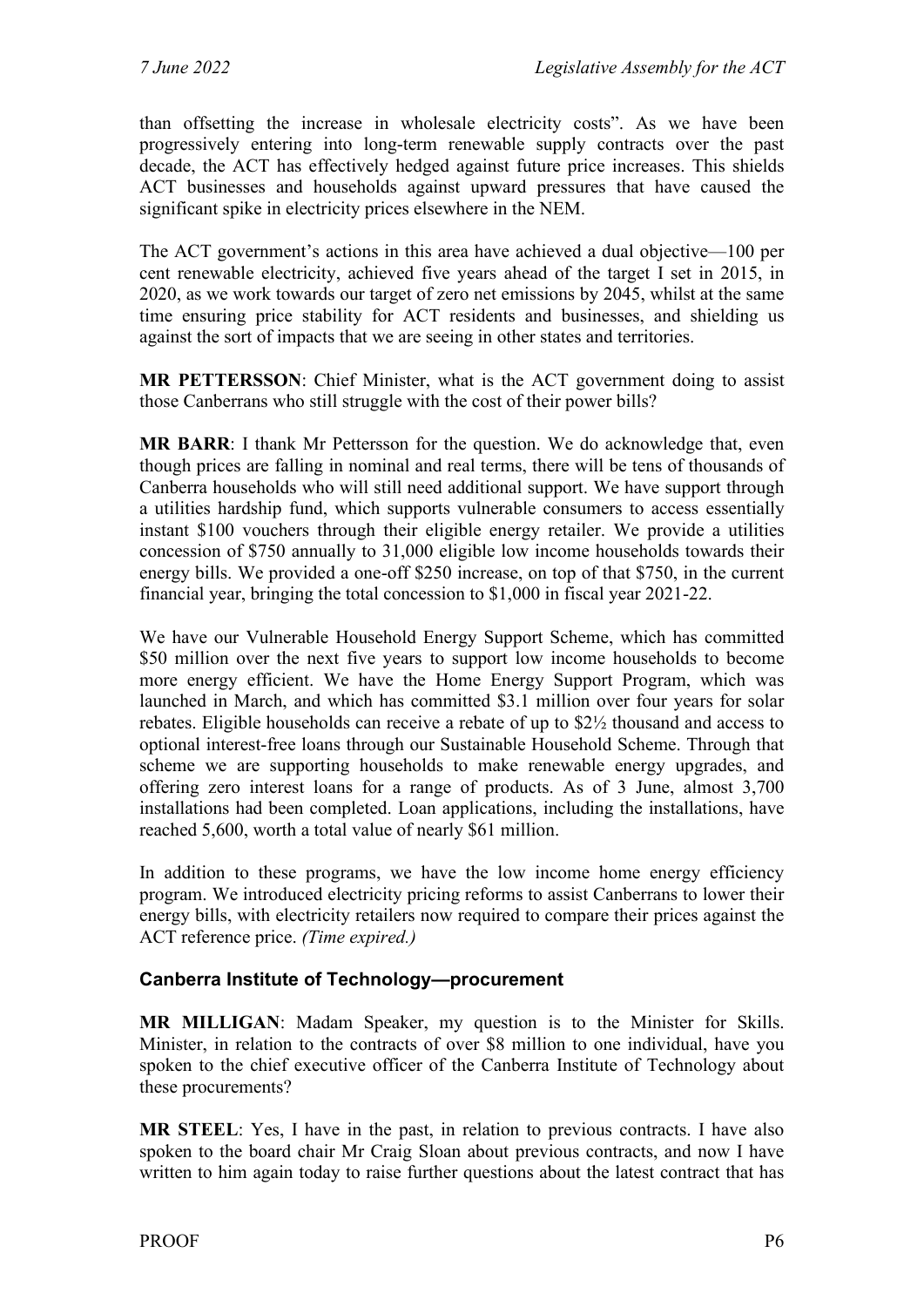been notified on the register.

**MR MILLIGAN**: What explanation did the CEO of CIT provide you for the spending of \$8.87 million dollars on mentoring?

**MR STEEL**: As I said, it was in relation to the previous contracts, not the current ones. In relation the current one, CIT has advised me today that the contract, and those before it, are intended to support the delivery of CIT's ongoing transformation and delivery of the CIT's procedure compass 2025. The previous contracts were used to support the previous version of that document, and CIT has advised me that the services include change management, in particular, particularly supporting CIT to change as they move into the new CIT Woden campus in the future. And they, of course, have advised me that they entered the contract to deliver those things, but I will be seeking further information about this latest contract, which is for \$4.99 million. I expect them to provide that information to me for my consideration within five working days.

**MS LEE**: Minister, do you have confidence in the CEO and the chair of the CIT?

**MR STEEL**: I refer the member to my previous answers, where I have said that I am seeking information from the board, which I will then consider.

#### <span id="page-8-0"></span>**Canberra Institute of Technology—procurement**

**MS LEE**: My question is to the Minister for Skills. Minister, under the latest contract awarded by CIT, some of the services to be delivered include "developing systemwide capabilities of situational awareness, early weak signal detection and noise sorting," and "developing iterative capacity to cycle through adaptive renewal processes across multiple spatial and temporal scales". Minister, what does this mean?

**MR STEEL**: I am not sure that ironical expressions are in order, but what I would say is that we are seeking information from the CIT Board about what is intended to be delivered through this contract, which has gone through a tender process and has now been signed and notified on the contracts register. We will be asking about how this is a good use of public funds, CIT funds, and an effective and efficient use of expenditure to achieve the outcomes that CIT is hoping for. They are the questions that I am asking. I will be getting information from the CIT Board, as is appropriate under the governance structure, and I will consider that information.

**MS LEE**: Minister, given that this information is not included, like other contracts, who is providing this service, what are their qualifications, what is their hourly charge-out rate and what are the milestones?

**MR STEEL**: That is the sort of information I am requesting from the CIT, to provide me with further information. The contract provides a level of information there. I would like further detail about what they intend to deliver and what the outcome measures are under the contract and whether it is an effective use of public funding.

**MR MILLIGAN**: Minister, how will CIT determine whether these services have been delivered?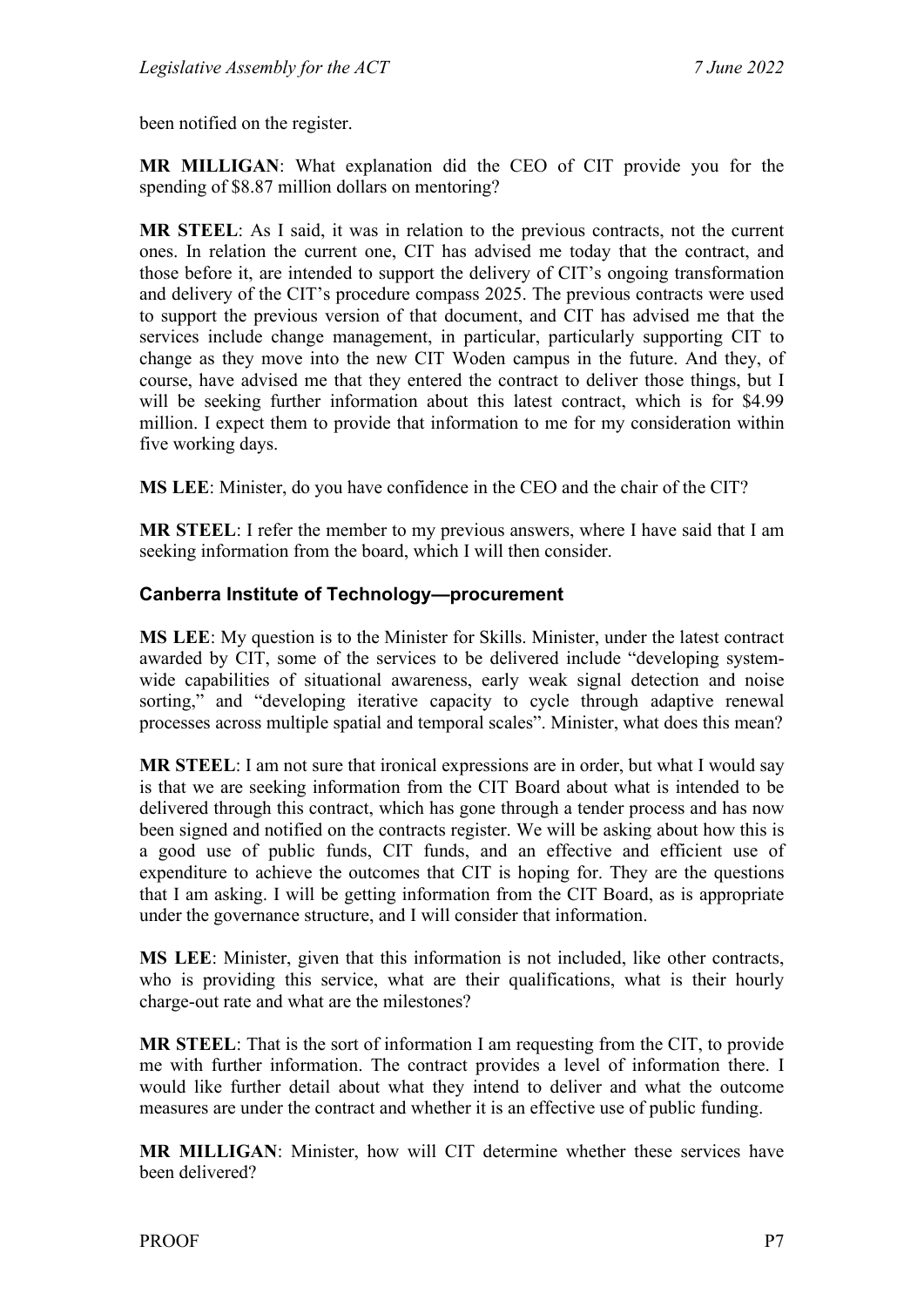**MR STEEL**: I refer the member to the answer to the last question, Madam Speaker.

#### <span id="page-9-0"></span>**Federal government—territory rights**

**MR PETTERSSON**: My question is to the Minister for Human Rights. Minister, with the new make-up of the federal parliament, what preliminary work is the ACT government undertaking in preparation for a possible repeal of the Andrews bill?

**MS CHEYNE**: I thank Mr Pettersson for the question. It is clear that the ACT is in a much better position to have our rights restored to legislate on voluntary assisted dying, following the federal election in May. We have waited years, decades even, for the federal parliament to repeal the Andrews law, which amended the ACT's and the Northern Territory's self-governing acts. It prevents the territories from making laws with respect to voluntary assisted dying. The ACT can't afford to waste any time on this. The Chief Minister and I are reiterating to our federal counterparts that this is an important issue.

#### *Opposition members interjecting—*

**Mr Hanson**: What do you mean "can't afford to", when you can afford \$8.87 million on mentoring?

**MADAM SPEAKER**: Members! Mr Hanson: inappropriate. Please be quiet.

**MS CHEYNE**: This is an important issue and one that needs to be brought on for debate without delay. It is a simple legislative change that will put us on an equal footing with Australians who live in the states. In anticipation of the Andrews bill being repealed, work is beginning behind the scenes. I have asked officials to begin undertaking a comparative jurisdictional analysis of how the states have legislated. Given that every state has passed its own scheme, we are well placed to learn from their experiences what the various schemes look like, what works and where we can improve. As we are surrounded by New South Wales, I have specifically asked officials to look closely at the New South Wales framework, passed very recently.

The comparative analysis will also be drawing from our own inquiry into end of life choices, as a starting point. This committee inquiry was the ACT's most recent community consultation. It is important that we have genuine community input every step along the way. This work will inform a consultation paper to test some of the key assumptions and questions for an ACT scheme, ahead of a draft bill. We are putting in the legwork early, now, so that when we do have our rights restored we will be ready.

**MR PETTERSSON**: Minister, how does the ACT's approach to voluntary assisted dying compare with the legislative processes of other jurisdictions?

**MS CHEYNE**: I thank Mr Pettersson for the question. Every state, every single state, has been able to get on with discussing with its communities how to progress a voluntary assisted dying framework, without having to ask the federal parliament for permission. Unlike our state counterparts, the ACT has been hamstrung by the outdated Andrews bill that prevents us from deciding for ourselves about whether and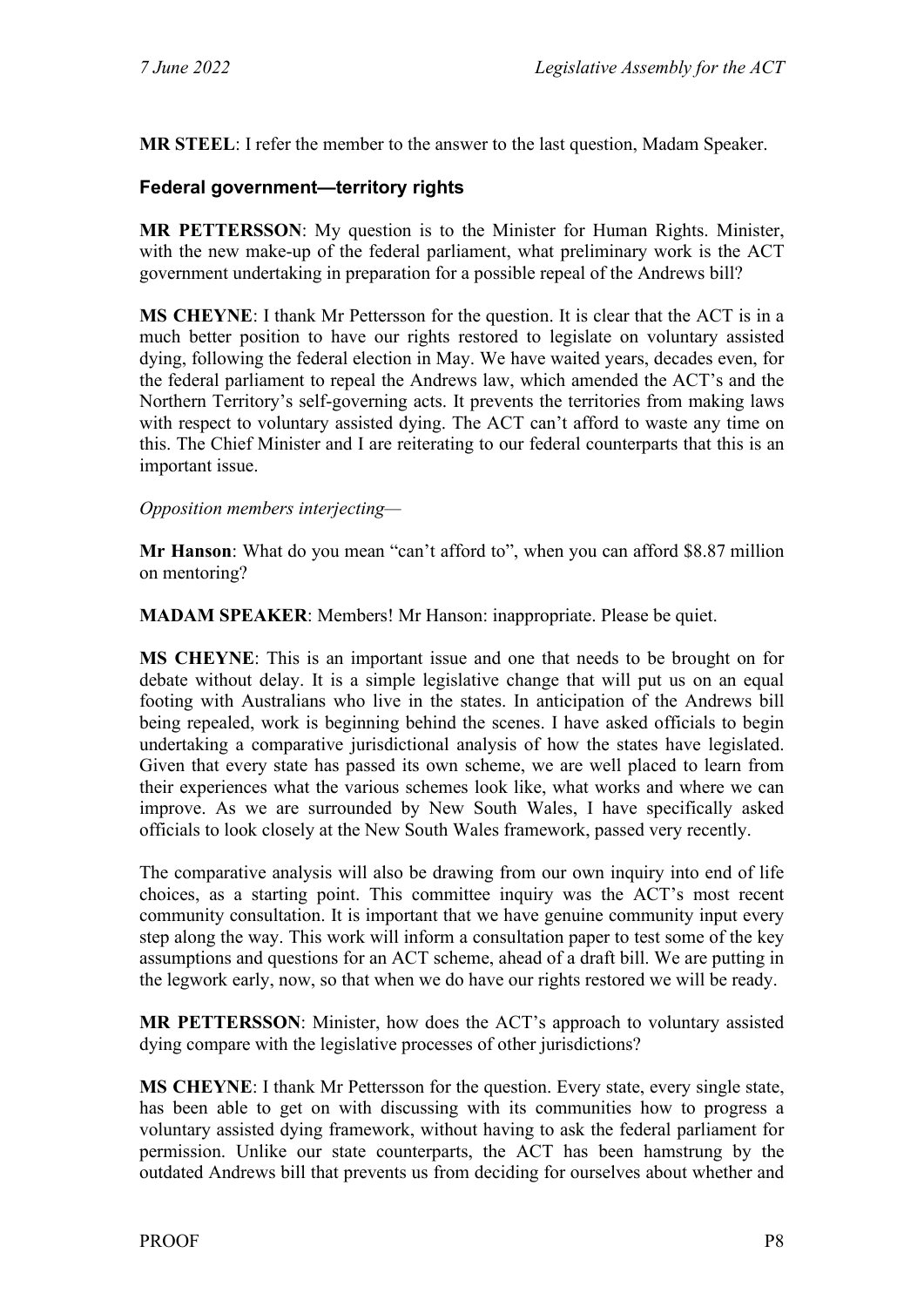how to legislate for voluntary assisted dying. This law is compromising our democratic rights, and it may be inconsistent with Australia's international human rights obligations—our own human rights obligations. It is outdated, patronising and unconscionable.

The last federal government did all it could to stall, to ignore and to disregard the territory's rights. Our own then senator Zed Seselja consistently failed to stand up for his constituents. I am relieved that the new federal government is listening to us and has said that it will progress a bill to right this wrong. However, I want to be clear that we will have a strong and robust community consultation process, just like every other state has done, when considering the development of these laws.

**MS ORR**: Minister, how can the community get involved in this issue?

**MS CHEYNE**: I thank Ms Orr for the question. The first hurdle is to remind federal parliamentarians that they need to restore our rights. We know that the vast majority of Canberrans support voluntary assisted dying, but we will need to have a debate about what Canberrans want that scheme to look like. This is a sensitive and complex issue that necessarily requires significant consultation and community debate. As mentioned earlier, I have already asked officials to start on the preliminary work so that we are ready to constructively begin the community conversation as soon as we are allowed. When that legislative bar is lifted, I welcome the community having their say.

This may well be an iterative process, and I would expect that any draft bill would be referred to an Assembly committee for further examination. While we are currently in a very preliminary stage, we will be engaging with the community closely as soon as we can. The ACT is in the best position it has ever been in to have its rights restored. Canberrans have waited long enough. The ACT government are doing everything we can so that we are ready when it happens.

#### <span id="page-10-0"></span>**Canberra Institute of Technology—procurement**

**MS LEE**: My question is to the Minister for Skills. Minister, in reference to the series of questionable CIT contracts to one individual, totalling \$8.87 million, the latest contract, valued at nearly \$5 million over two years, equates to a cost to the taxpayer of just under \$10,000 a day. Meanwhile Canberra's teachers, nurses, the staff at Dhulwa, police and first responders experience violence, threats, trauma and stress in their workplaces on a daily basis under your government. Imagine what a difference \$10,000 per day would make to our frontline staff. Minister, what do you say to the teacher who contacted my office this morning after reading this ABC story, shocked that CIT is paying \$10,000 per day for mentoring when they earn \$400 per day as a relief teacher in one of Canberra's schools?

**MR STEEL**: I say that we are absolutely committed to the efficient and effective use of public funding, and that is why I am asking questions of the CIT board about this particular contract that was put up on the contracts register yesterday. I only became aware of it yesterday, and I am asking those very serious questions, and asking for an answer within five working days, to consider the detail of why this contract has been entered into, and what it will deliver for the CIT and the broader community, in line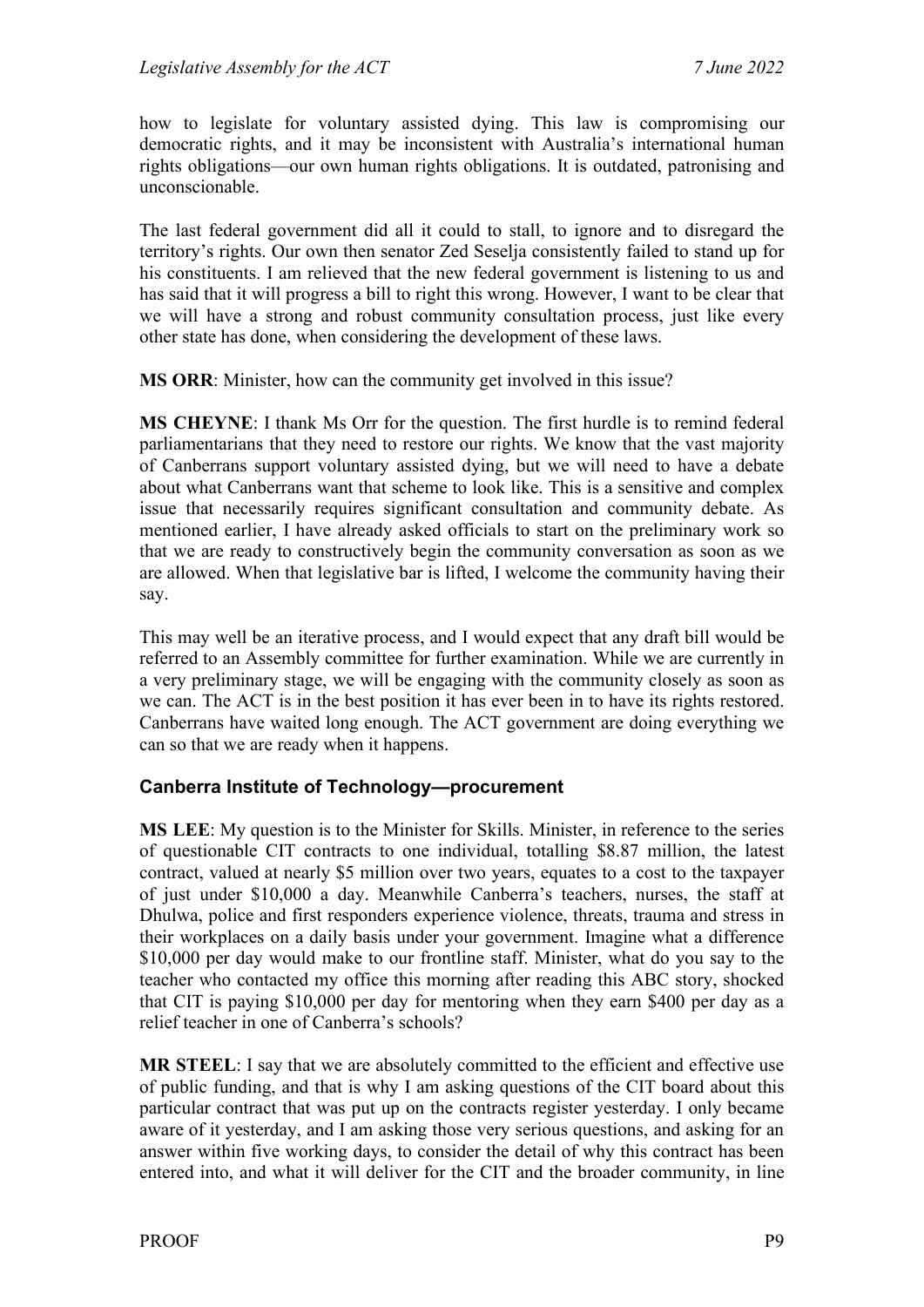with community expectations.

**MS LEE**: Minister, what do you say to the members of ACT Policing who are overworked and understaffed, and at the same time your government is spending \$10,000 per day on one consultant?

**MR STEEL**: I refer the member to the answer to the previous question.

*Opposition members interjecting—*

**MADAM SPEAKER**: Mr Milligan, you can have the call, but it is difficult to hear who got the first call, with all of the noise.

**MR MILLIGAN**: Minister, when your government is spending \$10,000 per day on one consultant, what message does that send to Canberra's nurses, who have been under enormous pressure during COVID-19?

**MR STEEL**: Madam Speaker, same question; same answer.

*Opposition members interjecting*—

**MADAM SPEAKER**: Members, enough.

#### <span id="page-11-0"></span>**Municipal services—mowing**

**MS CLAY**: My question is to the Minister for City Services. Minister, we hear a lot about mowing in this Assembly, and there are a lot of different views about where Canberra should be mown and how often. And there is a real yearning to protect our biodiversity in this city. At the moment I am hearing regular reports that City Services sometimes mows over marked Landcare areas by accident. That is a real shame. People have put a lot of work into planting those areas, and it destroys the plants and wildlife that live there. What steps are you taking to ensure City Services does not mow over known Landcare areas?

**MR STEEL**: I thank the member for her question. I think she has noted in her question some of the competing priorities of our mowing program, which includes safety, amenity and environmental priorities as well as ensuring that we maintain culturally significant sites and also infrastructure. So we need to make sure that we balance those priorities. We work very closely with the conservator, particularly in identifying areas that need to be considered, as part of the mowing program design. Often those areas are marked clearly with bollards to make sure that both passers-by of the public understand that these are areas that may not be mown, but also that the mowing contractors and in-house mowing teams are aware of that. TCCS works collaboratively with our volunteer groups to identify areas that should not be mown. From time to time I realise that they make mistakes in that. To help clarify that, we are undertaking consultation on an open space land management plan later on this year. This new plan will identify areas for rewilding and go into the mowing practices that will be employed on various sites around Canberra to make sure that we can meet the priorities and expectations of the community that I have outlined.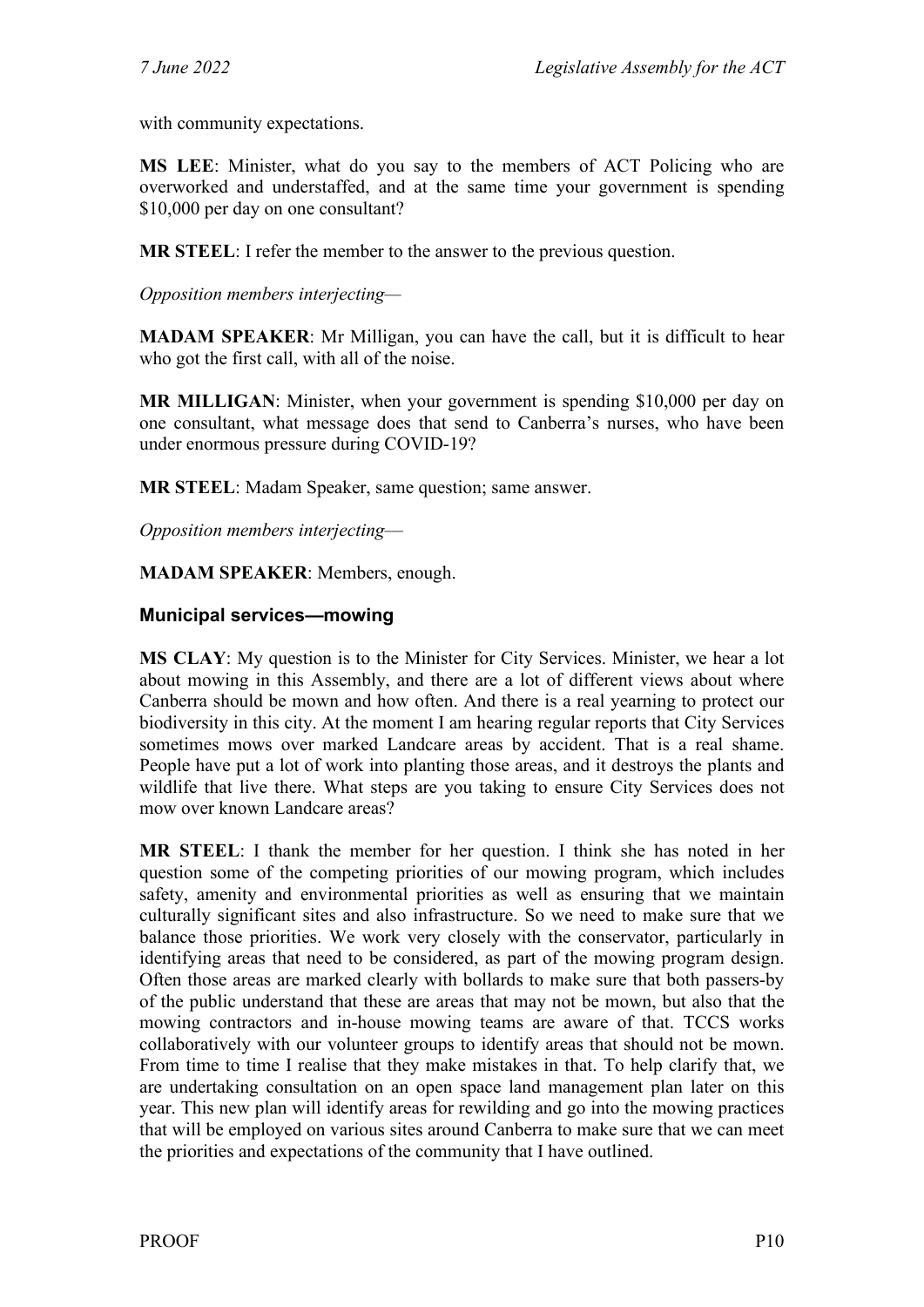**MS CLAY**: Can you describe some of the challenges that City Services faces when it tries to create a no-mow area?

**MR STEEL**: Clearly, it is some of those competing priorities. Many people in our community expect that areas will be mown, and when they are not—even if it is for a rewilding purpose—some concerns are often raised about that. Setting clear expectations about what areas will be mown is part of the work that we want to do on the open space land management plan—to consult with the community about that and engage in a conversation about what those areas are, but also what needs to be done to more clearly mark some of those areas. I mentioned the bollards before. Is it signage? Is it fencing? Are there other types of initiatives to really clearly set out which areas, are for mowing and which are to be left for rewilding or for planting by various volunteer groups? That is something that is going to be a really useful collaborative exercise, and we are looking forward to engaging with the community on it later on in the year.

**MR BRADDOCK**: Has TCCS trialled any no-mow areas, as part of a demonstration or study?

**MR STEEL**: There are, as I mentioned, a number of areas that are not often mown, and that is for a range of different reasons. Sometimes they are marked out. It still requires, often, a conversation. I know that I have been having a conversation with Mr Pettersson and the residents in Crace about the hill in Crace, which is not necessarily mown as often as people would like. It was intended that that area would be mown less often to support biodiversity outcomes. That is a conversation that we need to have with the community. There are a number of existing sites, and we will be looking at how we can identify more in collaboration with some of those volunteer groups that want to do more planning, and want to care for some of our reserves and undertake more rewilding activities in the bush capital.

#### <span id="page-12-0"></span>**Canberra Hospital—safety**

**MS CASTLEY**: My question is to the minister for workplace safety. The *Canberra Times* understands that last Thursday WorkSafe issued a workplace safety improvement notice at the Canberra Hospital emergency department. Is this correct and, if so, what were the safety issues that made WorkSafe attend the ED and what improvements have been made?

**MR GENTLEMAN**: I thank the member for the question. It is probably a matter for Minister Stephen-Smith with regard to the location of the WorkSafe issue. Of course, WorkSafe do a lot of work to provide the best safety outcomes for Canberrans and they work across government as well as the private sector in the ACT. I will take the detail of the question on notice and come back to the member.

**MS CASTLEY**: To be confirmed on notice will also be what improvements have been made, if any. My first supplementary question is: has WorkSafe attended the ED in the last four years?

**MS STEPHEN-SMITH**: I will take that question, Madam Speaker, as Minister for Health. I am aware that WorkSafe has been attending the emergency department. I do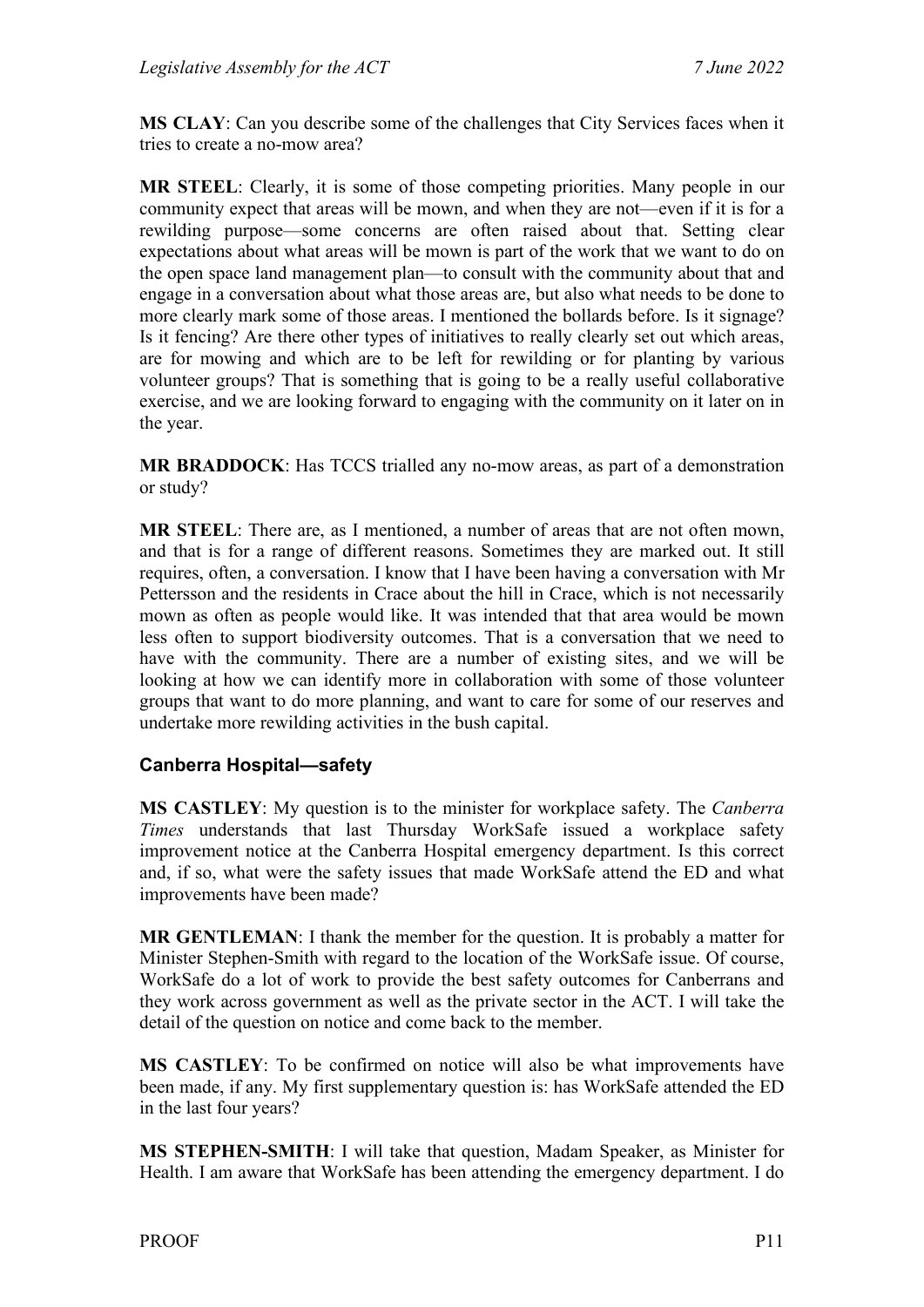not think it is appropriate to ask Minister Gentleman to take on notice what improvements Canberra Hospital is making. I am happy to take that question on notice as well in terms of what improvements Canberra Hospital is making.

I understand that WorkSafe has been attending the emergency department to talk with staff about the particular workplace pressures that exist at the moment, which we have talked about many times, in terms of the very high levels of demand and the staffing pressures that exist within the emergency department and how these are being managed.

**MR CAIN**: Minister—and I will let you choose—how many times has WorkSafe attended the Canberra Hospital and emergency department in the last two years, and why?

**MS STEPHEN-SMITH**: Obviously, I will have to take the detail of that question on notice. All of our public service agencies are very aware of their responsibility to report matters to WorkSafe. Canberra Health Services not only includes Canberra Hospital but also a range of other facilities as well. Where there are incidents that need to be reported to WorkSafe, they will be reported and where they want to seek advice from WorkSafe and that is appropriate, they will also work collaboratively with WorkSafe.

I think, again, it is a bit of a stretch to imply that because WorkSafe is visiting somewhere that that is necessarily a negative thing. It is actually a productive relationship between many of our directorates and WorkSafe to ensure that we are supporting work health and safety right across the ACT public service, including in our health services.

**Ms Castley**: On a point of order, Madam Speaker, the question was how many times has WorkSafe attended—

**MS STEPHEN-SMITH**: And I took that question on notice, Ms Castley.

**Ms Castley**: Great.

**MADAM SPEAKER**: Members!

#### <span id="page-13-0"></span>**Government services—culturally and linguistically diverse communities.**

**MR BRADDOCK**: My question is to the Minister for Multicultural Affairs. Minister, we know that certain culturally and linguistically diverse communities face increased barriers in accessing government services. It is said if you do not count it, you cannot see it, and if you cannot see it you cannot make sure the service addresses the specific needs. Bearing this in mind, what demographic data is collected on culturally and linguistically diverse clients of ACT Government services?

**MS CHEYNE**: Thank you, Madam Speaker. And as Mr Braddock noted, we are a proudly multicultural city here in the ACT and we are committed to fostering a city that is inclusive and does recognise that diversity and responds accordingly. So ACT government directorates determine their own scope and methods for data collection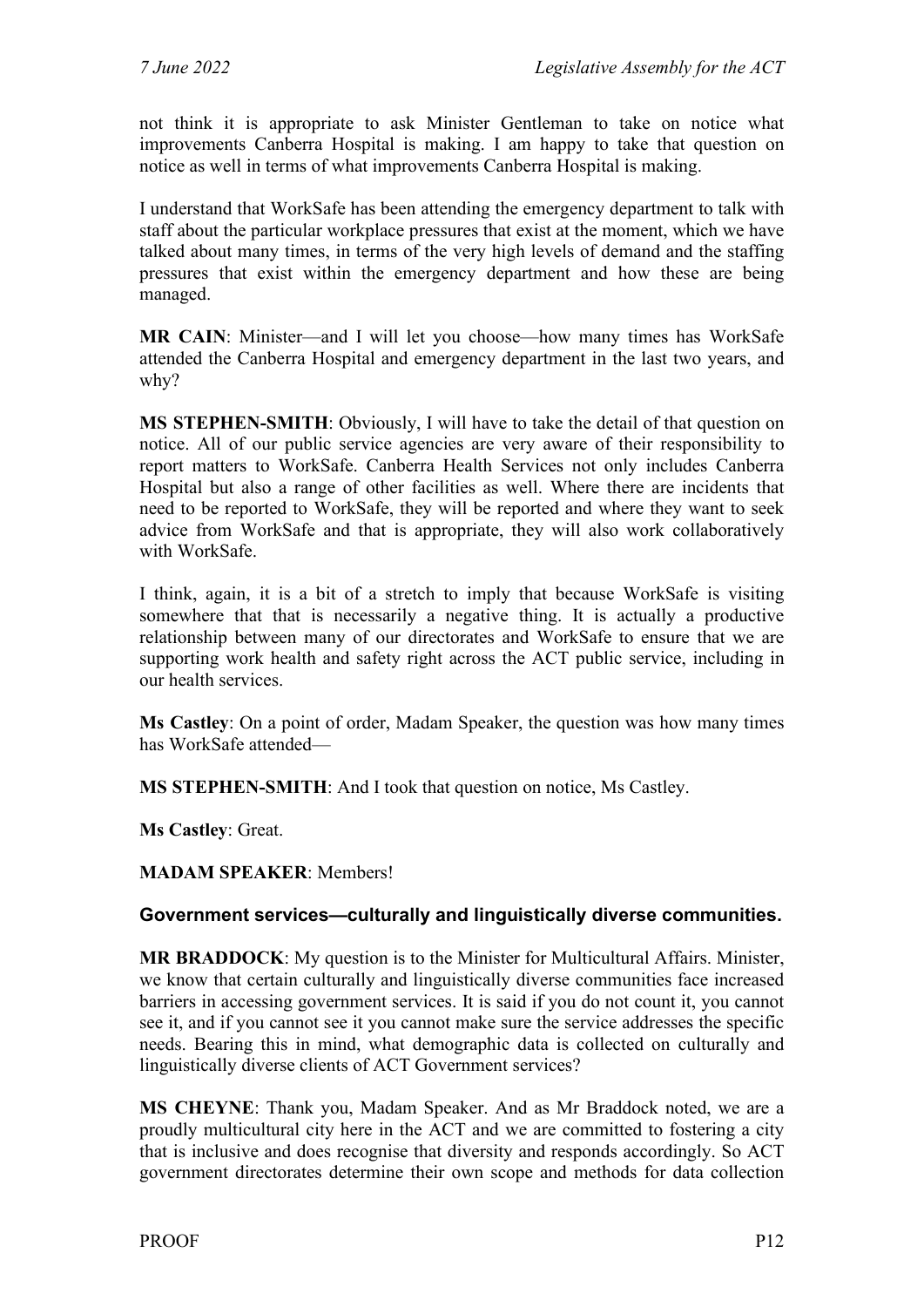which relates to service users and other interactions and how that is used. And so, I am advised that there is not a consistent collection across directorates. You could probably see why that is, in some ways. And that is not necessarily information that is shared across government. So while there is that data collection which can be captured by the different directorates, it has been a matter for the different directorates and different ministers would be speaking to that.

But I would acknowledge that the lack of centralised collection could be creating a potential knowledge gap, perhaps, regarding the needs of our CALD communities by the ACT government. However, I can confirm that the Community Services Directorate is working with the ACT Data Analytic Centre in CMTEDD to consider options for developing an accurate, detailed and centralised data source in the ACT government on the demographics of CALD people living in the ACT and how we can use that data to better inform our services.

**MR BRADDOCK**: Would that improved data be available to all ACT government services to be able to better understand their clientele?

**MS CHEYNE**: I will take that on notice, Madam Speaker.

**MR DAVIS**: How does the government order and then prioritise what data it collects to best support service provision to the CALD community?

**MS CHEYNE**: I want to thank Mr Davis for the question, Madam Speaker. I went to this a little bit in my previous answer—it is a matter for individual directorates; it is not centralised; I am not the minister for this data collection. But what I can do is talk a little bit about data collection that occurs within Access Canberra and perhaps touch a bit on the Multicultural Recognition Act, the exposure draft of which I tabled today.

So for example, Access Canberra collects some demographic data in its annual survey. For example, we know that when it comes to CALD community users, that generally those who identify that they speak a language other than English at home are more likely to attend a service centre than someone who might primarily be speaking English at home. So, I think what we could then deduce for that, usefully, is that if we ever did see a decline in service centre attendance overall, that there are sections of a community when an in-person service is more highly valued, and that would certainly help guide our service offering. But I would draw members' attention to section 13 in our proposed multicultural recognition bill, which I tabled the exposure draft of this morning. We expect it would, and indeed its intention would, be encouraging the different directorates to be proactively addressing gaps in accessibility, creating more equitable access and working to fulfil the multicultural charter. While it is flexible in how it is designed and how directorates go about that, I could certainly envisage that more considered data collection could be one way of achieving that, depending on the directorate.

#### <span id="page-14-0"></span>**Federal government—Aboriginals and Torres Strait Islanders**

**MS ORR**: My question is to the Minister for Aboriginal and Torres Strait Islander Affairs. Minister, what does the new Federal Labor government's commitment to advance a constitutionally enshrined Voice to Parliament mean for Aboriginal and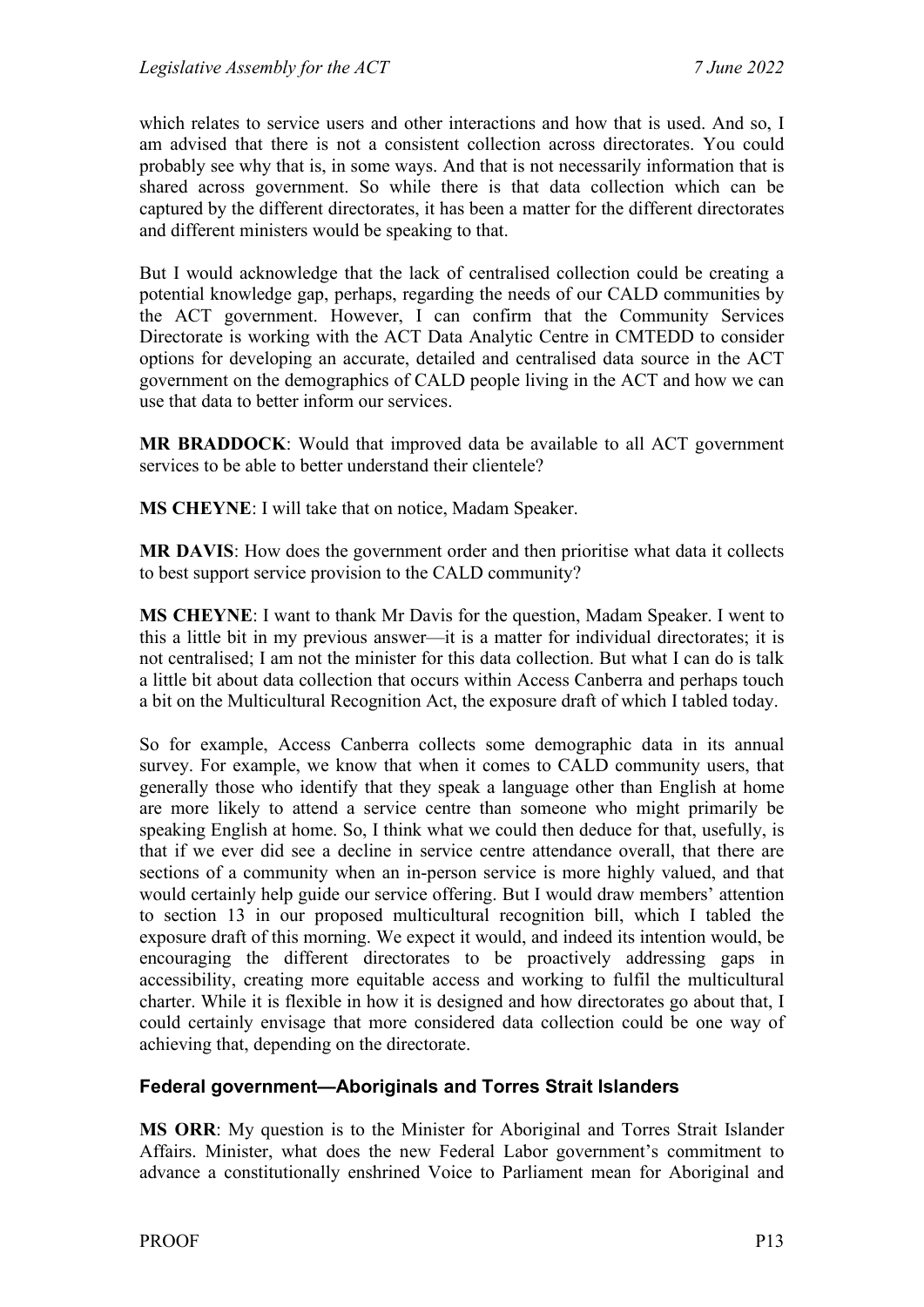Torres Strait Islander people in the ACT? How will the ACT government support this?

**MS STEPHEN-SMITH**: Thank you, Madam Speaker. I thank Ms Orr for her question. Well Madam Speaker, as you know, the Uluru Statement from the Heart was a generous invitation to government from Aboriginal and Torres Strait Islander leaders across Australia to chart a new path forward in the journey of reconciliation.

It was disheartening that the outgoing Liberal government did not commit to implementing the Uluru Statement in full, and that is just one reason I was so pleased with the recent election of an Albanese Labor government. I recognise that work towards an Indigenous voice was progressing under the outgoing Liberal government in partnership with the states and territories. And I acknowledge and thank outgoing Minister Ken Wyatt for his commitment to this work and all Aboriginal and Torres Strait Islander leaders who had engaged in the co-design process to date.

But this was a different model to what was proposed in the Uluru Statement. It was a—

*Opposition members interjecting—*

#### **MADAM SPEAKER**: Members!

**Ms Orr**: I note that Mr Hanson is having a nice conversation across the chamber. It does make it very hard to hear, when the minister is addressing you, with her back to us, as is appropriate.

**MADAM SPEAKER**: Mr Hanson, I think you have the cue to be quiet.

**MS STEPHEN-SMITH**: This was, of course, a different model to what was proposed in the Uluru Statement; it was a second best option. Having a voice to parliament enshrined in the Constitution will provide all Aboriginal and Torres Strait Islander people with autonomy of political expression as a foundation of Australian democracy.

As the only jurisdiction with a democratic Aboriginal and Torres Strait Islander elected body to advise and scrutinise government, the ACT is uniquely well placed to share our experience and contribute to this work. I look forward to working in partnership with the new Labor government, Aboriginal and Torres Strait Islander leaders, and other state and territory governments on how we can advance a constitutionally enshrined voice to parliament that meets the needs of diverse Aboriginal and Torres Strait Islander communities across Australia.

**MS ORR**: Minister, what does the federal Labor government's commitment to a Makarrata Commission mean for Aboriginal and Torres Strait Islander people in the ACT ? How does this align with the ACT government's existing work in this space?

**MS STEPHEN-SMITH**: Thank you, Madam Speaker. I thank Ms Orr for the supplementary. The other key element of the Uluru Statement from the Heart was the call for a Makarrata Commission as part of the path to treaty. The new Labor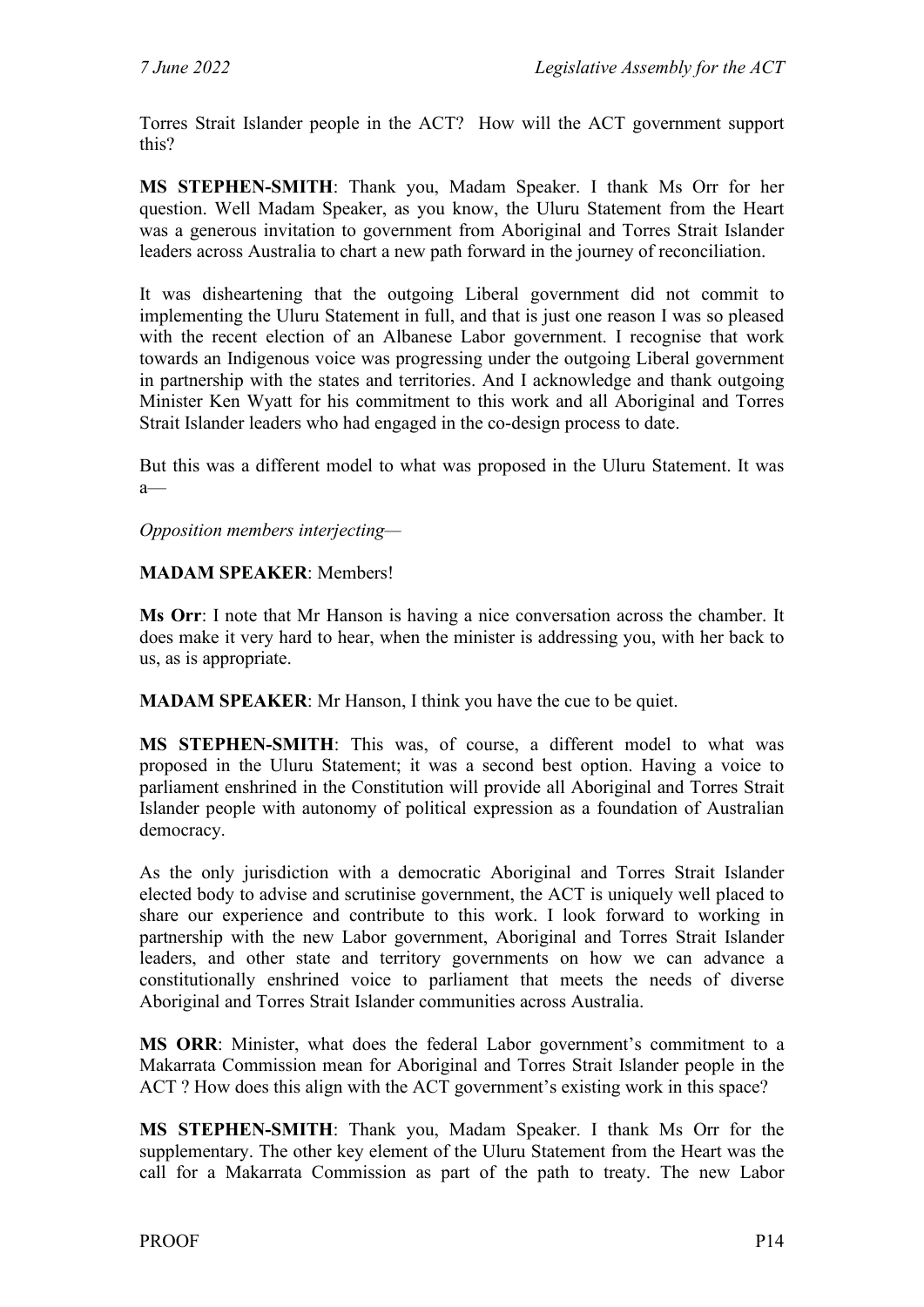government has also committed to implement the commission. Madam Speaker, Makarrata means the coming together after a struggle.

The Uluru Statement describes the Makarrata Commission as having the remit to facilitate truth telling and oversee treaty or agreement making between government and First Nations peoples.

Treaty is a complex process, the ACT government is committed to supporting traditional owners to undertake a treaty process here in the ACT, should they wish to do so. But there are significant challenges to overcome, to advance this work. We have facilitated some initial conversations, but we know there will be significantly more talking, thinking and healing to be done.

We are, likewise, continuing to work with community leaders on how best to inquire into and address the overrepresentation of Aboriginal and Torres Strait Islander people in the justice system. We have heard that truth-telling could be an important part of this process but also that many recommendations have already been made by Aboriginal and Torres Strait Islander led reviews and that we must act on these recommendations as well. While the time frame for the Makarrata Commission is not known, and the Labor government has been clear that it will prioritise the voice process in line with the Uluru Statement, I am hopeful that a focus on truth-telling and agreement-making will support and supplement the ACT government's work in supporting the interest of First Nations Canberrans, which is, of course, also supported by the \$20 million healing and reconciliation fund.

**DR PATERSON**: Minister, how will the new federal Labor government and the ACT government support jobs for Aboriginal and Torres Strait Islander Canberrans?

**MS STEPHEN-SMITH**: Thanks, Madam Speaker. And I thank Dr Paterson for the supplementary. Well Aboriginal and Torres Strait Islander public servants are an important part of both our ACT public service and the commonwealth public service here in Canberra. The work they do benefits our community and our nation.

Our public services can, and should, play a significant role in providing employment and economic opportunities for Aboriginal and Torres Strait Islander Canberrans. The ACT Aboriginal and Torres Strait Islander Agreement 2019-2028 includes targets to increase the number of Aboriginal and Torres Strait Islander employees across the ACT public service and increase the number of Aboriginal and Torres Strait Islander people in senior positions with the ACTPS.

The agreement's first impact statement, tabled earlier this year, demonstrates that we are making positive progress in this area. The statement notes that Aboriginal and Torres Strait Islander people aged 25 to 64 were 2.09 per cent of all people aged 25 to 64 employed in the ACT by the ACT public service and APS in 2021 and this is an increase from 1.9 per cent in 2018.

Clearly, there is more to be done in this space and that is why I am so pleased that the incoming Albanese Labor government has committed to a target to increase Aboriginal and Torres Strait Islander employment in the APS to 5 per cent by 2030. The Labor government has also pledged to do more work to address the representation